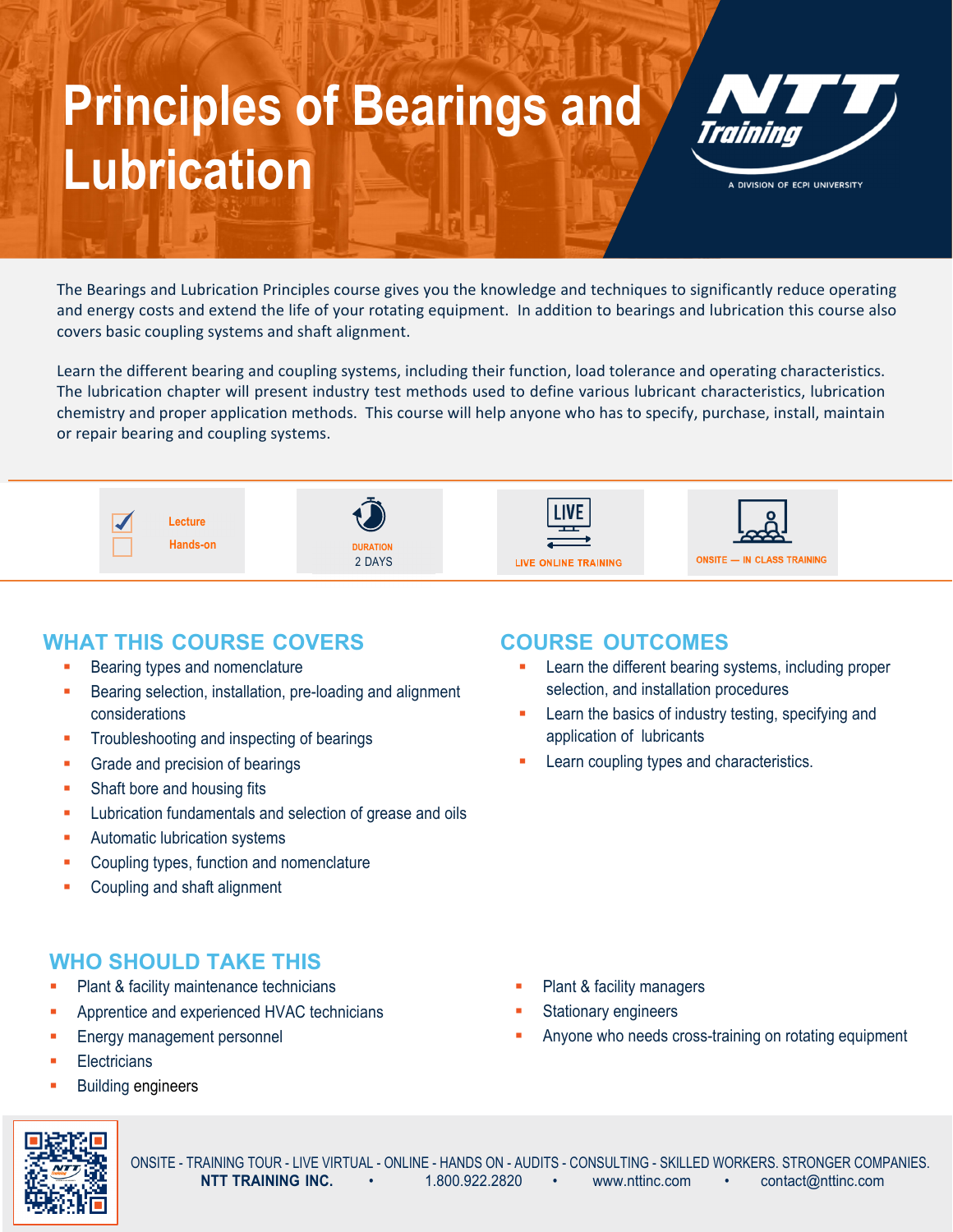# **Principles of Bearing and Lubrication Children** Water Systems and Water Systems



A DIVISION OF ECPI UNIVERSITY

## **COURSE AGENDA**

| <b>MODULE I:</b><br><b>Power-Transmission Physics</b>                                                     |                                       |
|-----------------------------------------------------------------------------------------------------------|---------------------------------------|
| <b>Basic concepts</b>                                                                                     | Calculate speed ratio<br>п            |
| The relationship between power, speed and torque                                                          | Efficiency and service factors<br>п   |
| Calculate the linear velocity of a rotating<br>component                                                  |                                       |
| <b>MODULE II:</b><br><b>Bearings</b>                                                                      |                                       |
| Types and nomenclature                                                                                    | Troubleshoot bearing failures<br>٠    |
| Covers both friction and rolling element bearings                                                         | Selection considerations for bearings |
| Covers both mounted and unmounted categories                                                              | Shaft and housing fits                |
| Installation and maintenance of bearings<br>п                                                             |                                       |
| <b>MODULE III:</b><br><b>Lubrication</b>                                                                  |                                       |
| Select the right lubricant<br>ш                                                                           | Properties<br>٠                       |
| The right lubrication method and amount                                                                   | Industry test procedures              |
| Terminology including viscosity, fire point flash<br>point, NLGI number and many other<br>characteristics |                                       |
| <b>Couplings and Alignment</b><br><b>MODULE IV:</b>                                                       |                                       |
| Selecting a coupling                                                                                      | Shaft versus coupling alignment       |

- **Energy savings**
- Shaft alignment process and its importance
- Different types of soft foot
- 
- Different types of flexible couplings
- Coupling installation and interference fit

## **MODULE V: Power Transmission Formulas and Conversions**